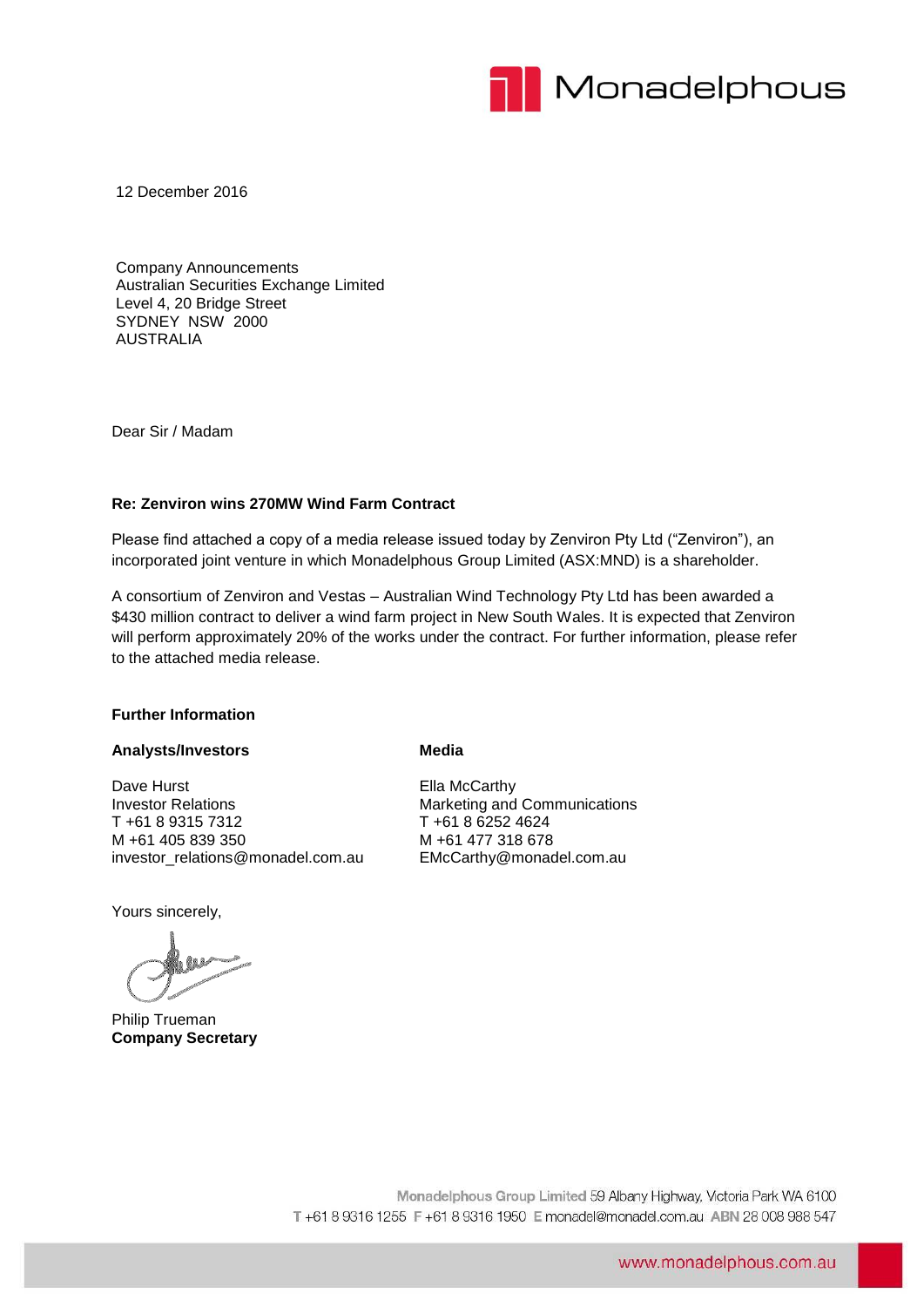

# **Media Release**

**12 December 2016** 

# **Zenviron wins 270MW Sapphire Wind Farm Contract**

## **Highlights**

- **Zenviron secures contract on NSW's largest windfarm**
- **Windfarm will abate Australia's carbon dioxide emissions by approximately 600,000tpa**

A consortium of Zenviron Pty Ltd ("Zenviron") and Vestas – Australian Wind Technology Pty Ltd ("Vestas") has been awarded a \$430 million contract for the delivery of the 270MW Sapphire Wind Farm in northern New South Wales (NSW).

Full service Balance-of-Plant specialists Zenviron will deliver the civil and electrical balance of plant works while Vestas, a world-leader in wind energy solutions, will supply and install the wind turbines. Early design works on the project commenced in July 2016 with practical completion expected in the second half of 2018.

The Sapphire Wind Farm is situated 18km west of Glen Innes and 28km west of Inverell in the New England Tablelands. Once installed, Sapphire Wind Farm will be the largest capacity wind farm in NSW with the tallest machines in Australia at a hub height of 137m. Once operational, the wind farm will supply the equivalent of approximately 110,000 houses with clean energy and abate carbon dioxide emissions by approximately 600,000 tonnes per annum.

The project also benefits from a power purchase agreement with the Australian Capital Territory (ACT) Government, which was awarded under the ACT's Wind Auction announcement in March 2016. This guarantees the purchase of approximately 100MW of the power produced at the site.

The project will deliver significant benefits to the local communities of Glen Innes and Inverell. The project is expected to provide up to 200 jobs and will inject at least \$10 million into the local economy during the construction phase.

Commenting on the contract win, Zenviron Director Nick Perrott said:

*"This award is a significant strategic milestone for Zenviron, positioning us as a leader in renewable energy projects across Australia and New Zealand. The extensive technical and design experience of our team, along with our multidisciplinary engineering and construction capability, makes us well-placed to deliver this landmark project."*

Alex Hewitt, CWP Renewables' Managing Director, said:

*"Zenviron brings a depth of experience and capability to the balance of plant works for the Sapphire Wind Farm project, which has been well-demonstrated throughout the early works program. Commencement of construction is a major milestone for Sapphire and we are pleased to have Balance of Plant specialists, Zenviron, to deliver these works."* 

The project has been developed by CWP Renewables, which retains a minority stake. The majority of the project is owned by funds managed and/or advised by Partners Group, a global private markets investment manager.